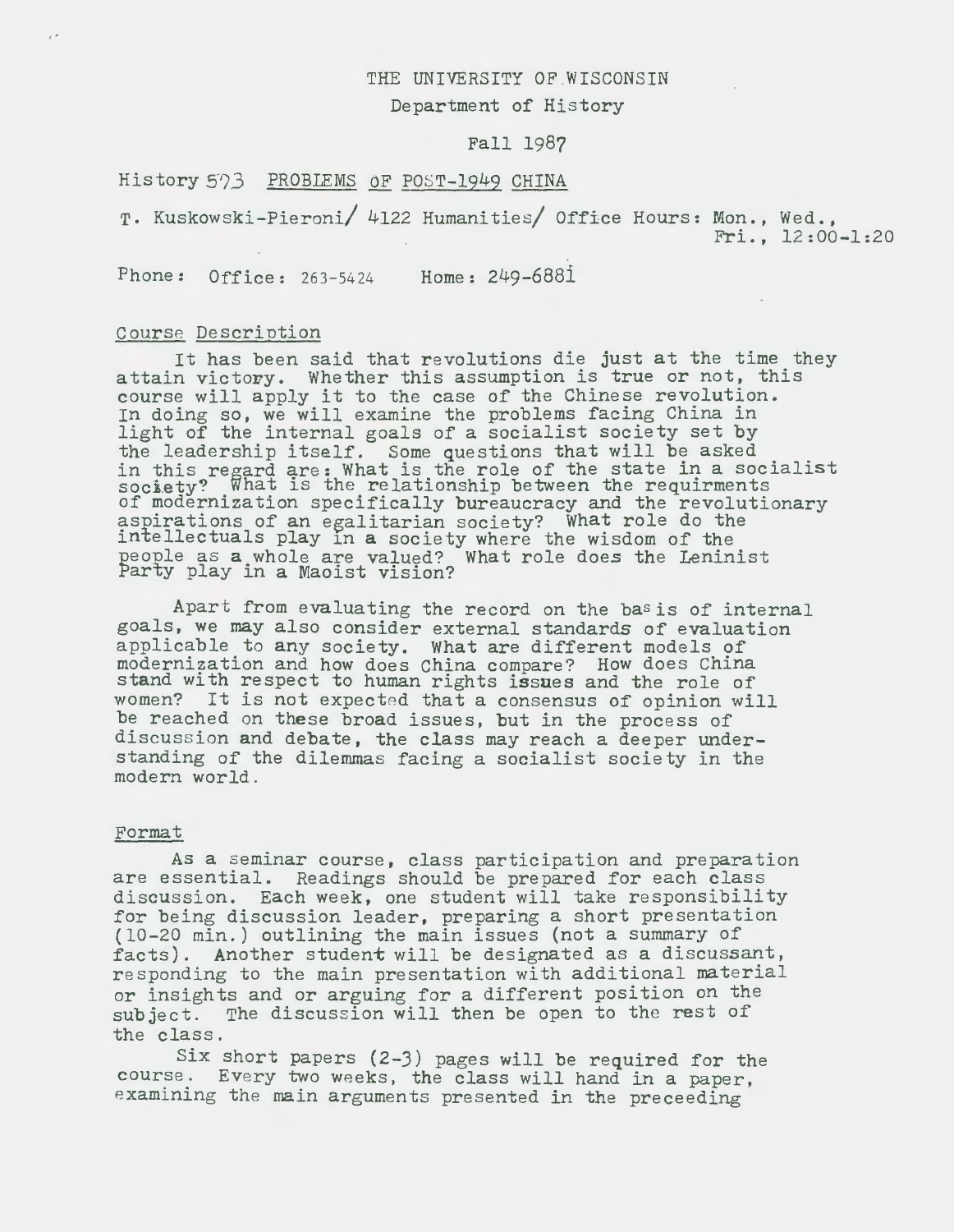discussion and provide a critical analysis of the readings. At the end of the seminar, a take-home exam on the main questions of the course will be given.

## Grades

Grades will be determined as follows: 25% will be given to the quality of class participation and to the individual oral presentations. 50% will be based on the papers. Grading the written work will rely on the quality of analysis and insight into main questions as opposed to mere summary of material, 25% will be based on the final exam.

#### Seminar Schedule

- Sept. 4 Introduction
- Sept. 11 Maoism<br>Readings: Isaac Deutscher, "Maoism -- Its Origins and Outlook," in Deutscher, Ironies of History(Oxford 1966), pp.  $88-120$ .
- Sept. 18 The New State -- Politics, Goals Readings: Benjamin Schwartz, "Modernization and the Maoist Vision"

Mao Zedong, "On the People's Democratic Dictator hip"

ept. *25*  Critique of the state Beadings: Lenin, "Better Fewer But Better"

Franz Neumann, The Democratic and<br>Authoritarian State cp. 1, 6, 9

Ralph Miliband, "Marx and the State," The Socialist Register, 1965

Oct. *2*  Economic Strategy -- Land Reform and the Comparison With the Soviet Union

Readings: Vogel, Canton Under Communism, cp. J

Schurmann, Ideology and Organization, pp. J65-J80, 404- 2, *220-28)* 

Isaac Deutscher, Marxism in Our Time

oct. 9 collectivization and the Dilemma of ECOnomic strategy Readings: vogel, canton under Communism, cp. 4

schurmann, pp. 220-283, 442-464

2.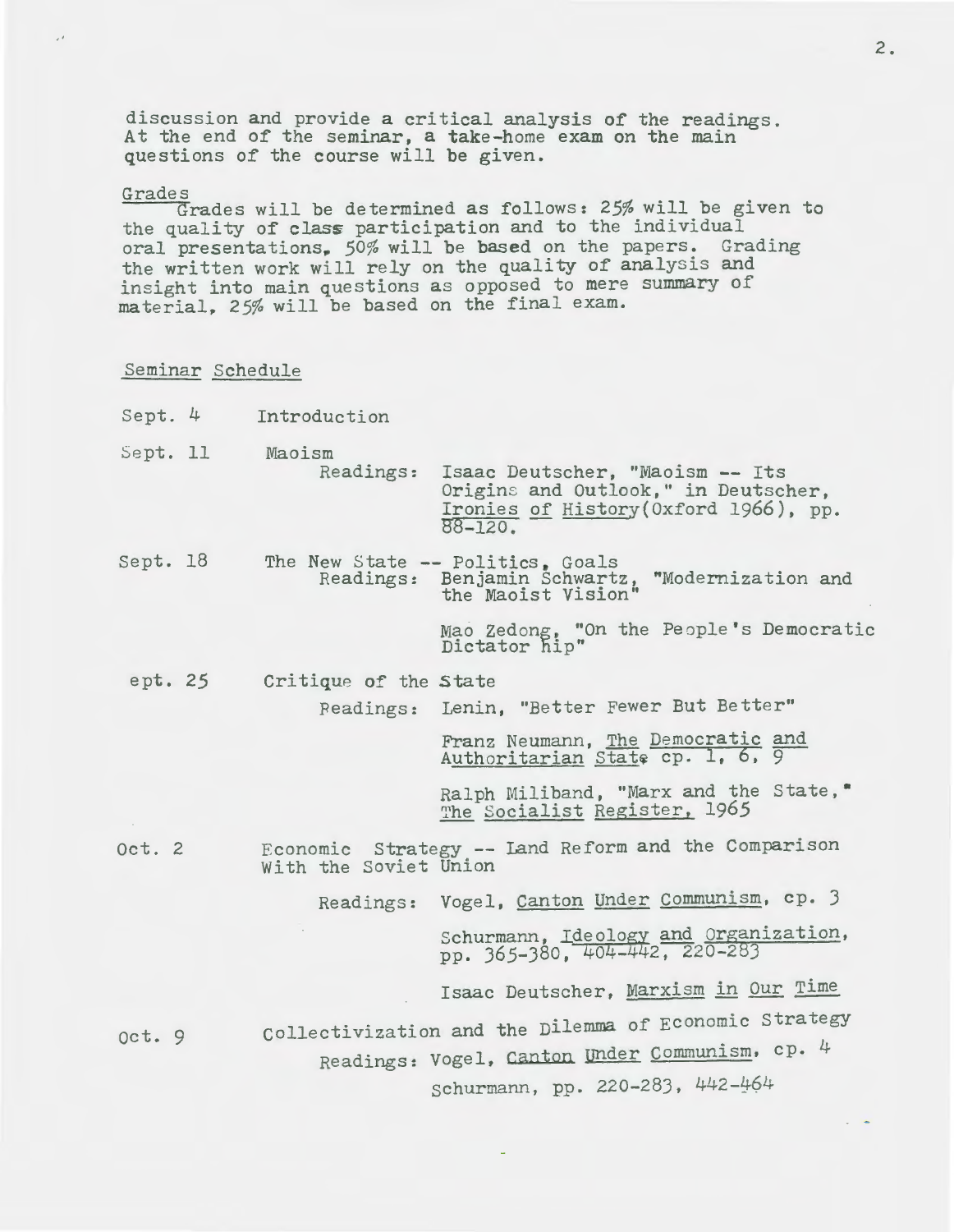Jack Gray, "The Two Roads: Alternative Strategies of Social Change and Economic Growth in China," in Stuart Schram ed. Authority, Participation and Cultural Change in China

Oct. 16 Problem of the Intellectuals Readings: Merle Goldman, Literary Dissent in Communist China, cp. 5-7

> Robert Jay Lifton, Though Reform and the Psychology of Totalism

Oct. 23 Problem of the Intellectuals -- Hundred Flowers

> Readings: Vogel, cp. *5*  Mao Zedong, "On the Correct Handling of Cantradictions Among the People" Chairman Mao Talks to the People, 4-90

Oct. 30 Great Leap Forward

Readings: Vogel, cp. 6

Schurmann, Ideology, pp 464-500

Chirman Mao Talks to the People, 91-157

Nov. 6 The Leninist Party and the Theory of Totalitarianism:

Readings: Alfred Meyer, Leninism, Part I (19-103)

Schurmann, Ideology, cp. 2 (105-172)

Maurice Meisner, "Leninism and Maoism: Some Populist Perspectives on Marxism-Leninism in China,"

Carl Friedrich and Zbigniew Brezinski,<br>Totalitarian Dictatorship and Autocracy, cp. 2  $(31-84)$ 

Nov. 13 Women and the Family in China

 $\bar{z}$ 

Readings: Kay Ann Johnson, ''Women in China: Problems of Sexual Inequality and Socioeconomic Change, " in Joan. Roberts, Beyond Intellectual Sexism

> Andrew J. Watson, "A Revolution to Touch men's souls: the family, Touch men's souls: the family, interpersonal relations and daily life," in Schram, Authority, Participation